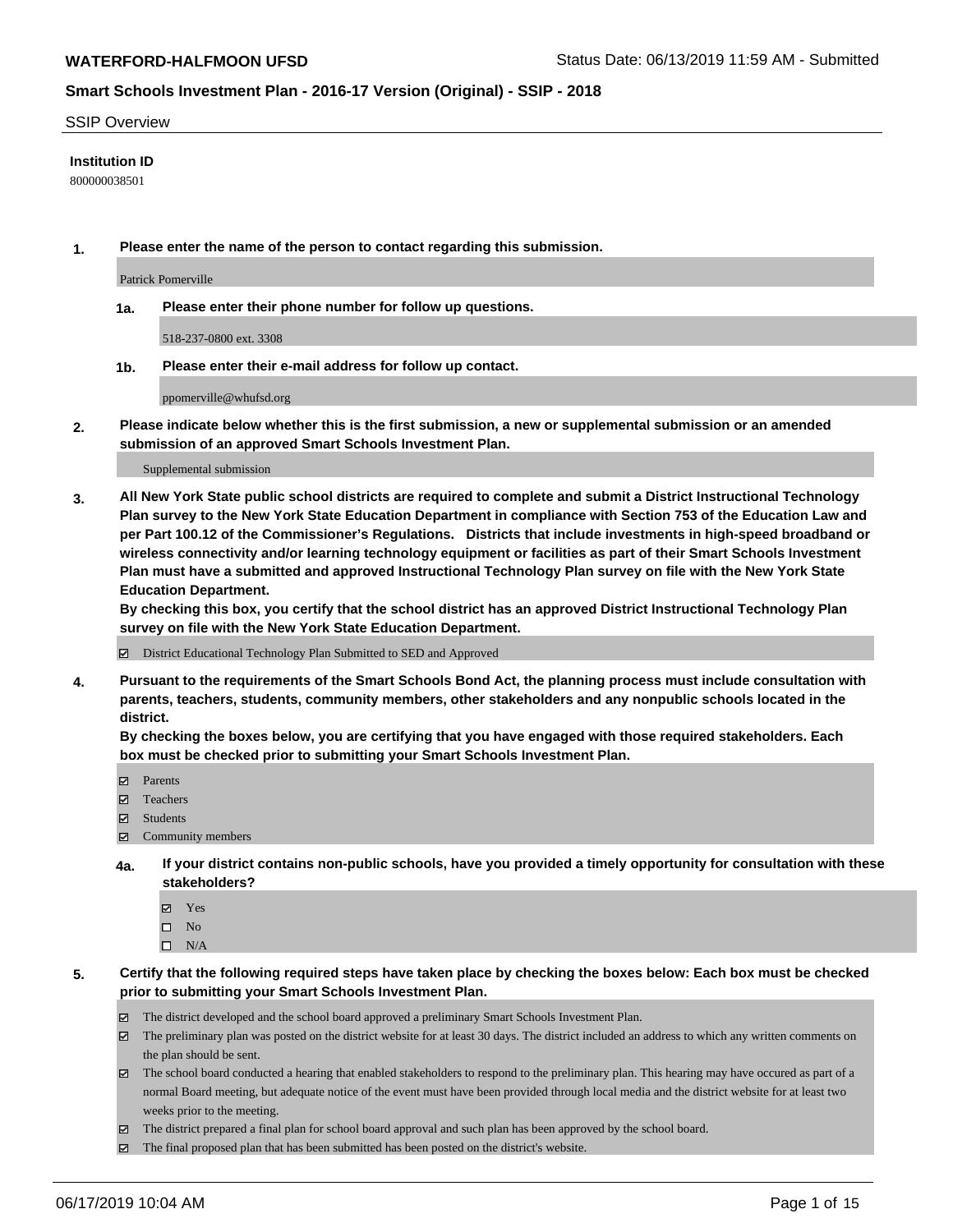SSIP Overview

**5a. Please upload the proposed Smart Schools Investment Plan (SSIP) that was posted on the district's website, along with any supporting materials. Note that this should be different than your recently submitted Educational Technology Survey. The Final SSIP, as approved by the School Board, should also be posted on the website and remain there during the course of the projects contained therein.**

SSIP-2 Web Posting .pdf SSIP as Posted on our WHUFSD Website.docx

**5b. Enter the webpage address where the final Smart Schools Investment Plan is posted. The Plan should remain posted for the life of the included projects.**

http://www.whufsd.org/district/technology/smart\_schools\_bond\_spending\_plan

**6. Please enter an estimate of the total number of students and staff that will benefit from this Smart Schools Investment Plan based on the cumulative projects submitted to date.**

1,000

**7. An LEA/School District may partner with one or more other LEA/School Districts to form a consortium to pool Smart Schools Bond Act funds for a project that meets all other Smart School Bond Act requirements. Each school district participating in the consortium will need to file an approved Smart Schools Investment Plan for the project and submit a signed Memorandum of Understanding that sets forth the details of the consortium including the roles of each respective district.**

 $\Box$  The district plans to participate in a consortium to partner with other school district(s) to implement a Smart Schools project.

**8. Please enter the name and 6-digit SED Code for each LEA/School District participating in the Consortium.**

| <b>Partner LEA/District</b> | ISED BEDS Code |
|-----------------------------|----------------|
| (No Response)               | (No Response)  |

**9. Please upload a signed Memorandum of Understanding with all of the participating Consortium partners.**

(No Response)

**10. Your district's Smart Schools Bond Act Allocation is:**

\$581,040

**11. Enter the budget sub-allocations by category that you are submitting for approval at this time. If you are not budgeting SSBA funds for a category, please enter 0 (zero.) If the value entered is \$0, you will not be required to complete that survey question.**

|                                              | Sub-<br>Allocations |
|----------------------------------------------|---------------------|
| <b>School Connectivity</b>                   | $\overline{0}$      |
| <b>Connectivity Projects for Communities</b> | 0                   |
| <b>Classroom Technology</b>                  | 127,499             |
| Pre-Kindergarten Classrooms                  | $\overline{0}$      |
| Replace Transportable Classrooms             | $\mathbf 0$         |
| <b>High-Tech Security Features</b>           | $\mathbf 0$         |
| Totals:                                      | 127,499             |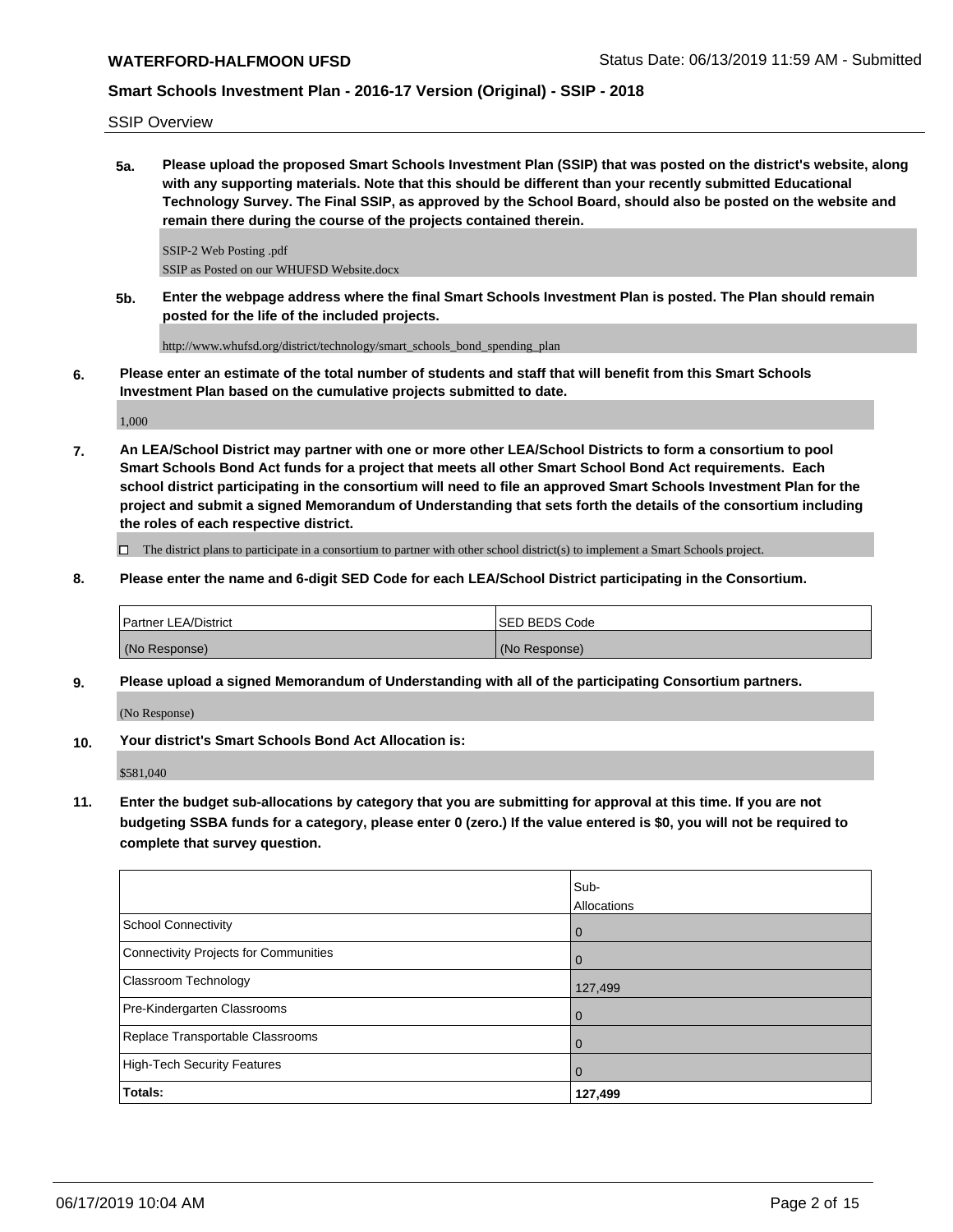School Connectivity

- **1. In order for students and faculty to receive the maximum benefit from the technology made available under the Smart Schools Bond Act, their school buildings must possess sufficient connectivity infrastructure to ensure that devices can be used during the school day. Smart Schools Investment Plans must demonstrate that:**
	- **• sufficient infrastructure that meets the Federal Communications Commission's 100 Mbps per 1,000 students standard currently exists in the buildings where new devices will be deployed, or**
	- **• is a planned use of a portion of Smart Schools Bond Act funds, or**
	- **• is under development through another funding source.**

**Smart Schools Bond Act funds used for technology infrastructure or classroom technology investments must increase the number of school buildings that meet or exceed the minimum speed standard of 100 Mbps per 1,000 students and staff within 12 months. This standard may be met on either a contracted 24/7 firm service or a "burstable" capability. If the standard is met under the burstable criteria, it must be:**

**1. Specifically codified in a service contract with a provider, and**

**2. Guaranteed to be available to all students and devices as needed, particularly during periods of high demand, such as computer-based testing (CBT) periods.**

**Please describe how your district already meets or is planning to meet this standard within 12 months of plan submission.**

(No Response)

**1a. If a district believes that it will be impossible to meet this standard within 12 months, it may apply for a waiver of this requirement, as described on the Smart Schools website. The waiver must be filed and approved by SED prior to submitting this survey.**

 $\Box$  By checking this box, you are certifying that the school district has an approved waiver of this requirement on file with the New York State Education Department.

**2. Connectivity Speed Calculator (Required)**

|                         | l Number of<br><b>Students</b> | Multiply by<br>100 Kbps | Divide by 1000 Current Speed<br>to Convert to<br>Required<br>Speed in Mb | lin Mb           | Expected<br>Speed to be<br>Attained Within   Required<br>12 Months | <b>Expected Date</b><br><b>When</b><br>Speed Will be<br><b>Met</b> |
|-------------------------|--------------------------------|-------------------------|--------------------------------------------------------------------------|------------------|--------------------------------------------------------------------|--------------------------------------------------------------------|
| <b>Calculated Speed</b> | (No<br>Response)               | (No Response)           | (No<br>Response)                                                         | (No<br>Response) | (No<br>Response)                                                   | (No<br>Response)                                                   |

**3. Describe how you intend to use Smart Schools Bond Act funds for high-speed broadband and/or wireless connectivity projects in school buildings.**

(No Response)

**4. Describe the linkage between the district's District Instructional Technology Plan and the proposed projects. (There should be a link between your response to this question and your response to Question 1 in Part E. Curriculum and Instruction "What are the district's plans to use digital connectivity and technology to improve teaching and learning?)**

(No Response)

**5. If the district wishes to have students and staff access the Internet from wireless devices within the school building, or in close proximity to it, it must first ensure that it has a robust Wi-Fi network in place that has sufficient bandwidth to meet user demand.**

**Please describe how you have quantified this demand and how you plan to meet this demand.**

(No Response)

**6. As indicated on Page 5 of the guidance, the Office of Facilities Planning will have to conduct a preliminary review**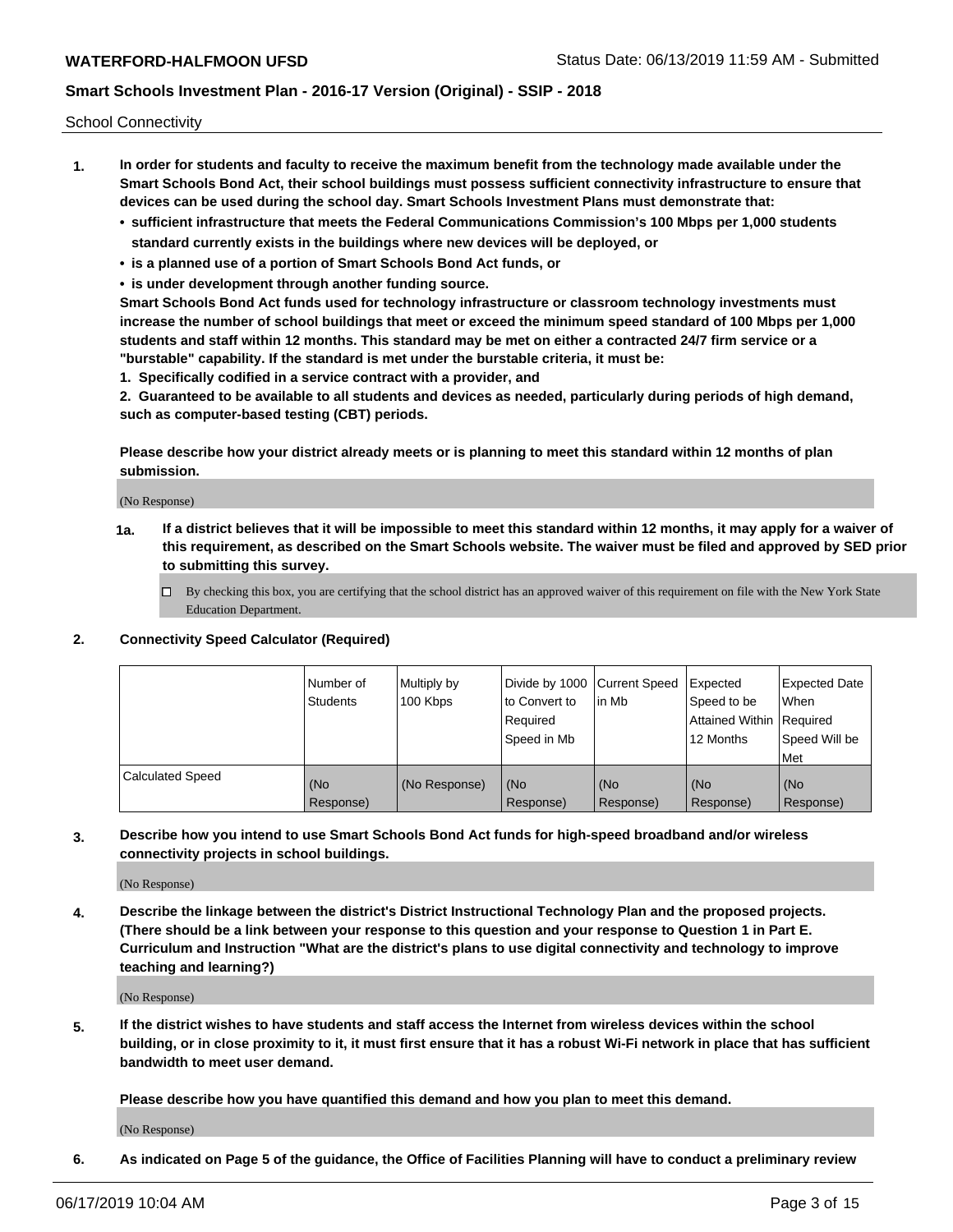School Connectivity

**of all capital projects, including connectivity projects.**

**Please indicate on a separate row each project number given to you by the Office of Facilities Planning.**

| Project Number |  |
|----------------|--|
|                |  |
| (No Response)  |  |
|                |  |

**7. Certain high-tech security and connectivity infrastructure projects may be eligible for an expedited review process as determined by the Office of Facilities Planning.**

**Was your project deemed eligible for streamlined review?**

(No Response)

**8. Include the name and license number of the architect or engineer of record.**

| Name          | License Number |
|---------------|----------------|
| (No Response) | (No Response)  |

**9. If you are submitting an allocation for School Connectivity complete this table. Note that the calculated Total at the bottom of the table must equal the Total allocation for this category that you entered in the SSIP Overview overall budget.** 

|                                            | Sub-          |
|--------------------------------------------|---------------|
|                                            | Allocation    |
| Network/Access Costs                       | (No Response) |
| Outside Plant Costs                        | (No Response) |
| School Internal Connections and Components | (No Response) |
| <b>Professional Services</b>               | (No Response) |
| Testing                                    | (No Response) |
| <b>Other Upfront Costs</b>                 | (No Response) |
| <b>Other Costs</b>                         | (No Response) |
| Totals:                                    | 0             |

**10. Please detail the type, quantity, per unit cost and total cost of the eligible items under each sub-category. This is especially important for any expenditures listed under the "Other" category. All expenditures must be eligible for tax-exempt financing to be reimbursed through the SSBA. Sufficient detail must be provided so that we can verify this is the case. If you have any questions, please contact us directly through smartschools@nysed.gov. NOTE: Wireless Access Points should be included in this category, not under Classroom Educational Technology, except those that will be loaned/purchased for nonpublic schools.**

| Select the allowable expenditure | Item to be purchased | Quantity      | <b>Cost per Item</b> | <b>Total Cost</b> |
|----------------------------------|----------------------|---------------|----------------------|-------------------|
| type.                            |                      |               |                      |                   |
| Repeat to add another item under |                      |               |                      |                   |
| each type.                       |                      |               |                      |                   |
| (No Response)                    | (No Response)        | (No Response) | (No Response)        | (No Response)     |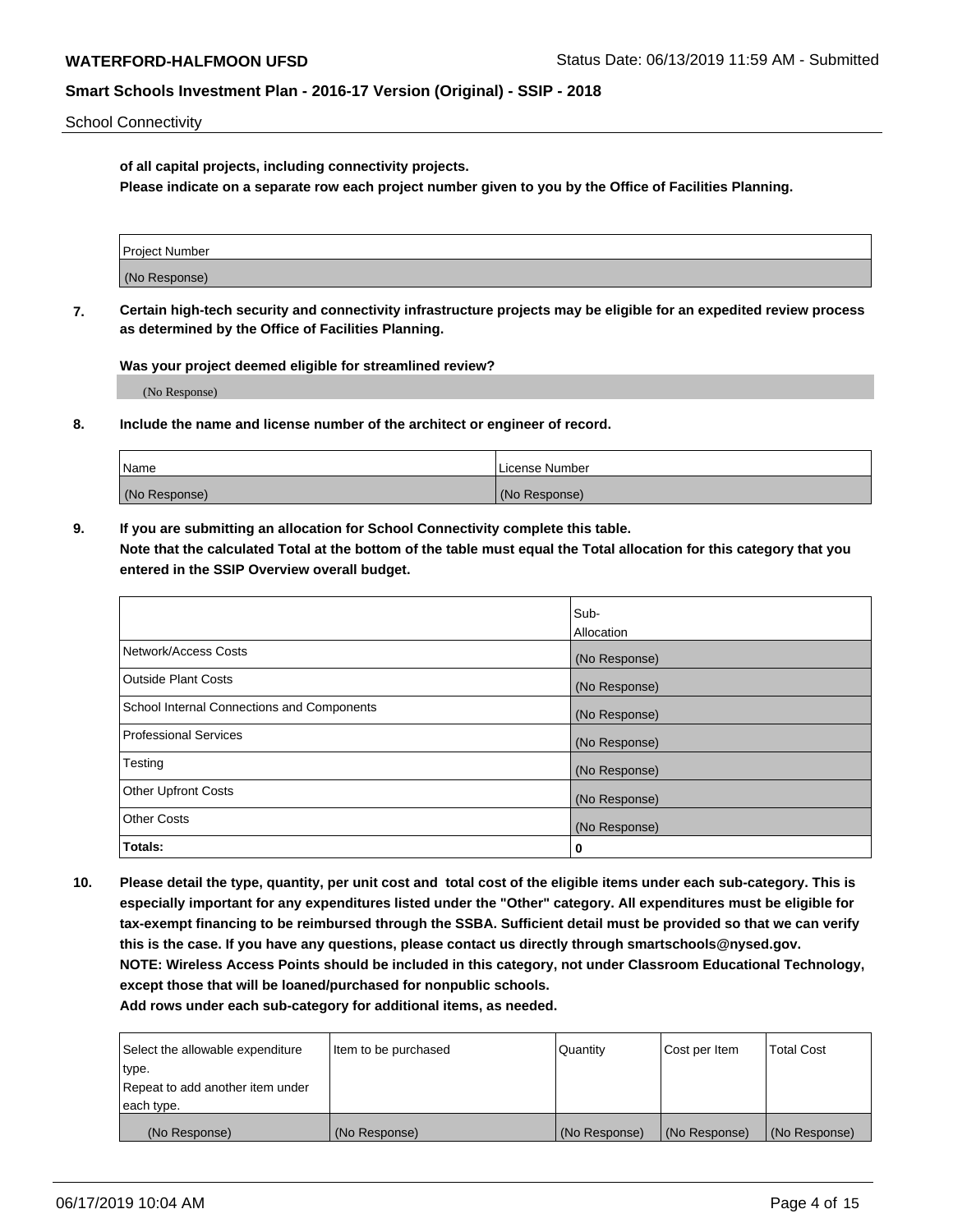Community Connectivity (Broadband and Wireless)

**1. Describe how you intend to use Smart Schools Bond Act funds for high-speed broadband and/or wireless connectivity projects in the community.**

(No Response)

**2. Please describe how the proposed project(s) will promote student achievement and increase student and/or staff access to the Internet in a manner that enhances student learning and/or instruction outside of the school day and/or school building.**

(No Response)

**3. Community connectivity projects must comply with all the necessary local building codes and regulations (building and related permits are not required prior to plan submission).**

 $\Box$  I certify that we will comply with all the necessary local building codes and regulations.

**4. Please describe the physical location of the proposed investment.**

(No Response)

**5. Please provide the initial list of partners participating in the Community Connectivity Broadband Project, along with their Federal Tax Identification (Employer Identification) number.**

| <b>Project Partners</b> | l Federal ID # |
|-------------------------|----------------|
| (No Response)           | (No Response)  |

**6. If you are submitting an allocation for Community Connectivity, complete this table.**

**Note that the calculated Total at the bottom of the table must equal the Total allocation for this category that you entered in the SSIP Overview overall budget.**

|                              | Sub-Allocation |
|------------------------------|----------------|
| Network/Access Costs         | (No Response)  |
| Outside Plant Costs          | (No Response)  |
| <b>Tower Costs</b>           | (No Response)  |
| Customer Premises Equipment  | (No Response)  |
| <b>Professional Services</b> | (No Response)  |
| Testing                      | (No Response)  |
| <b>Other Upfront Costs</b>   | (No Response)  |
| <b>Other Costs</b>           | (No Response)  |
| Totals:                      | 0              |

**7. Please detail the type, quantity, per unit cost and total cost of the eligible items under each sub-category. This is especially important for any expenditures listed under the "Other" category. All expenditures must be capital-bond eligible to be reimbursed through the SSBA. If you have any questions, please contact us directly through smartschools@nysed.gov.**

| Select the allowable expenditure | Item to be purchased | Quantity      | Cost per Item | <b>Total Cost</b> |
|----------------------------------|----------------------|---------------|---------------|-------------------|
| type.                            |                      |               |               |                   |
| Repeat to add another item under |                      |               |               |                   |
| each type.                       |                      |               |               |                   |
| (No Response)                    | (No Response)        | (No Response) | (No Response) | (No Response)     |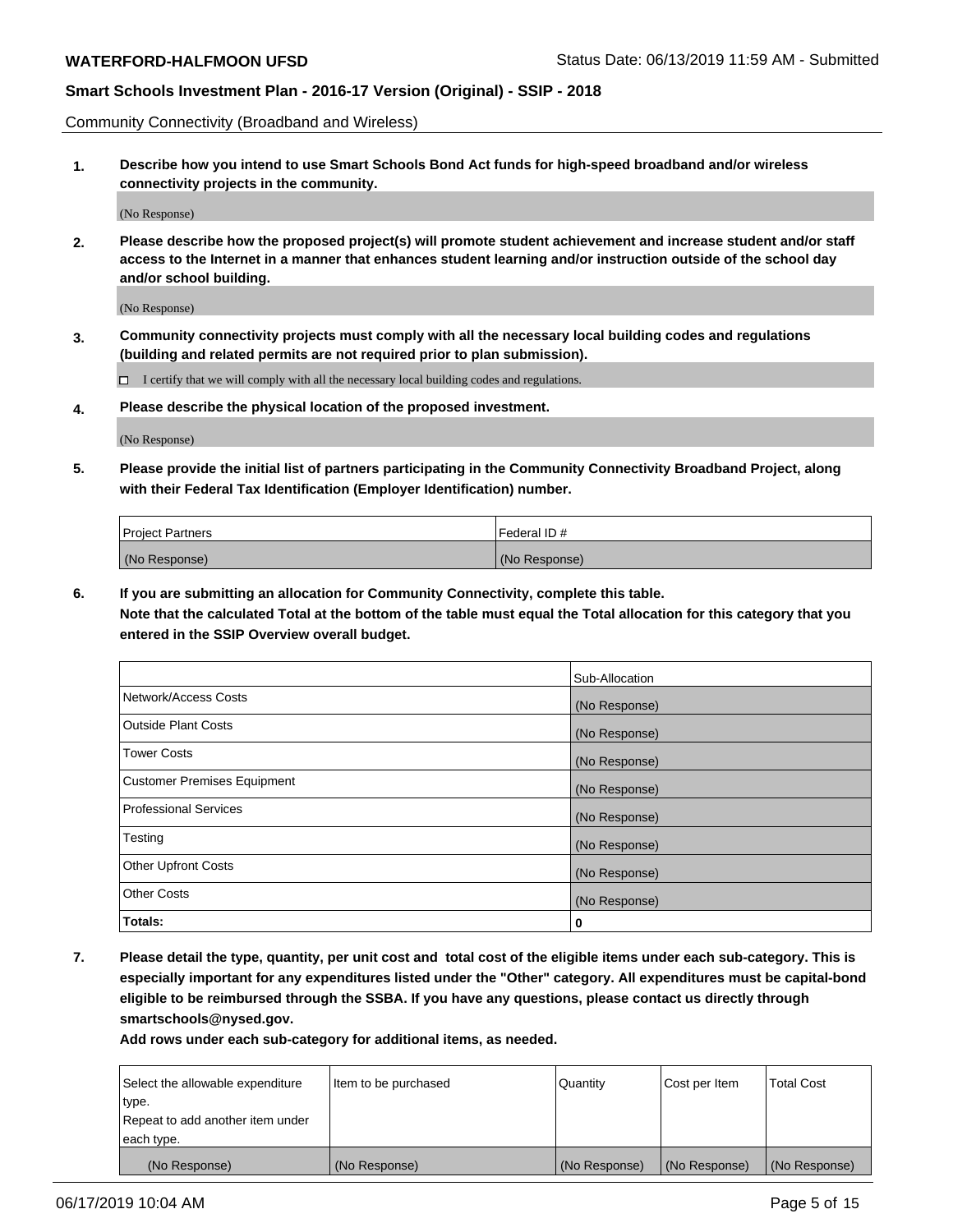#### Classroom Learning Technology

**1. In order for students and faculty to receive the maximum benefit from the technology made available under the Smart Schools Bond Act, their school buildings must possess sufficient connectivity infrastructure to ensure that devices can be used during the school day. Smart Schools Investment Plans must demonstrate that sufficient infrastructure that meets the Federal Communications Commission's 100 Mbps per 1,000 students standard currently exists in the buildings where new devices will be deployed, or is a planned use of a portion of Smart Schools Bond Act funds, or is under development through another funding source. Smart Schools Bond Act funds used for technology infrastructure or classroom technology investments must increase the number of school buildings that meet or exceed the minimum speed standard of 100 Mbps per 1,000 students and staff within 12 months. This standard may be met on either a contracted 24/7 firm service or a "burstable" capability. If the standard is met under the burstable criteria, it must be:**

**1. Specifically codified in a service contract with a provider, and**

**2. Guaranteed to be available to all students and devices as needed, particularly during periods of high demand, such as computer-based testing (CBT) periods.**

**Please describe how your district already meets or is planning to meet this standard within 12 months of plan submission.**

The Waterford-Halfmoon district currently contracts from both the NERIC and independently from Windstream, for a combined total of 140Mb/s. Via our infrastructure improvements and contract work from Windstream, we've managed to have a larger maximum throughput and failover capability should one of our links go down.

- **1a. If a district believes that it will be impossible to meet this standard within 12 months, it may apply for a waiver of this requirement, as described on the Smart Schools website. The waiver must be filed and approved by SED prior to submitting this survey.**
	- $\Box$  By checking this box, you are certifying that the school district has an approved waiver of this requirement on file with the New York State Education Department.

#### **2. Connectivity Speed Calculator (Required)**

|                         | I Number of<br>Students | Multiply by<br>100 Kbps | Divide by 1000 Current Speed<br>to Convert to<br>Required<br>Speed in Mb | in Mb | Expected<br>Speed to be<br>Attained Within Required<br>12 Months | <b>Expected Date</b><br><b>When</b><br>Speed Will be<br>Met |
|-------------------------|-------------------------|-------------------------|--------------------------------------------------------------------------|-------|------------------------------------------------------------------|-------------------------------------------------------------|
| <b>Calculated Speed</b> | 800                     | 80,000                  | 80                                                                       | 140   | 140                                                              | met                                                         |

**3. If the district wishes to have students and staff access the Internet from wireless devices within the school building, or in close proximity to it, it must first ensure that it has a robust Wi-Fi network in place that has sufficient bandwidth to meet user demand.**

**Please describe how you have quantified this demand and how you plan to meet this demand.**

During the spring recess of 2016, following an entire network refresh (which increased the backbone speed on the network to over 10 Gb/s) we followed up with a brand new wireless project. This project included one high-density access point per classroom and multiple access points per larger venue within the district. These devices are wires at 1 Gb/s back to the switches servicing those areas of the building and can each support up to 100 devices at a time (a classroom typically has 25-35 concurrent devices). This more than adequately meets the needs of both faculty and students.

**4. All New York State public school districts are required to complete and submit an Instructional Technology Plan survey to the New York State Education Department in compliance with Section 753 of the Education Law and per Part 100.12 of the Commissioner's Regulations.**

**Districts that include educational technology purchases as part of their Smart Schools Investment Plan must have a submitted and approved Instructional Technology Plan survey on file with the New York State Education Department.**

 $\boxtimes$  By checking this box, you are certifying that the school district has an approved Instructional Technology Plan survey on file with the New York State Education Department.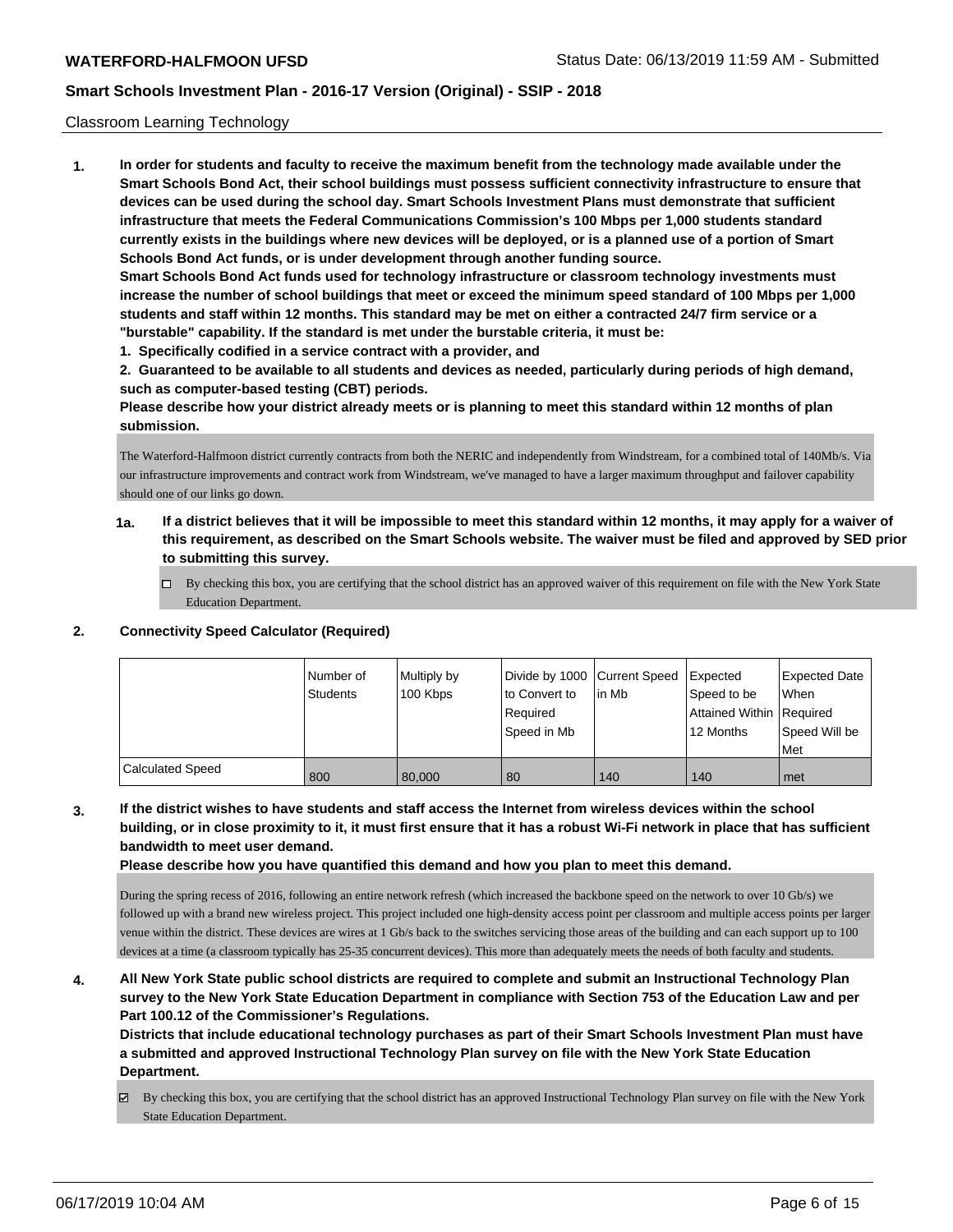#### Classroom Learning Technology

## **5. Describe the devices you intend to purchase and their compatibility with existing or planned platforms or systems. Specifically address the adequacy of each facility's electrical, HVAC and other infrastructure necessary to install and support the operation of the planned technology.**

The Waterford-Halfmoon district intends to purchase a number of new interactive flat-panel displays to replace our currently aging out SmartBoard/Projector setups. Our electrical and HVAC systems already support the older, more inefficient technology that these new devices will be replacing, which means that they'll fall comfortably within the coverage ranges of both the electrical and HVAC systems. The digital signage that we're looking to also purchase, draws no more power than a consumer television, and will be easily supported by our current electrical infrastructure. The digital signage will be used to help keep the faculty, staff, students and visiting community members, up to date with all the current events planned for the school district. It'll also be tied into our emergency broadcast system, to provide another location for information regarding any security concerns the district may have during the course of the school day.

#### **6. Describe how the proposed technology purchases will:**

- **> enhance differentiated instruction;**
- **> expand student learning inside and outside the classroom;**
- **> benefit students with disabilities and English language learners; and**
- **> contribute to the reduction of other learning gaps that have been identified within the district.**

**The expectation is that districts will place a priority on addressing the needs of students who struggle to succeed in a rigorous curriculum. Responses in this section should specifically address this concern and align with the district's Instructional Technology Plan (in particular Question 2 of E. Curriculum and Instruction: "Does the district's instructional technology plan address the needs of students with disabilities to ensure equitable access to instruction, materials and assessments?" and Question 3 of the same section: "Does the district's instructional technology plan address the provision of assistive technology specifically for students with disabilities to ensure access to and participation in the general curriculum?"**

Our current SmartBoard implementation gives our faculty the ability to project and manipulate equations, text and other learning materials in a centralized location for all students in their respective classes. The interactive flat panels that we're looking to purchase are direct upgrades and replacements for these already beneficial SmartBoard configurations. The flat panels allow students to cast to them, further allowing students to collaborate, critique, and present their work to their fellow students in a more natural, streamlined fashion. Furthermore, these new panels come equipped with a basic Android operating system which serves as a redundant method for displaying and manipulating data from the internet/cloud should the teacher's device malfunction during a lesson.

The new flat panels will also allow teachers to save their lectures in a convenient manner, that generates a QR code that can be scanned by the students for download. This allows students with learning disabilities, and ELL students a second chance to try and comprehend the lesson, and provides them with persistent access to the lesson's content should they need to revisit it later. The new flat panels also have the ability to magnify and highlight important sections of the lecture, for students who need assistance in focusing their attention on critical components of the lesson.The flat panels may also support some of the assistive technology needs of our special education students. Students wth Disabilities often benefit from differentiated instruction. The flat panels will allow for visual learning, hands-on manipulation, auditory learning, and access to special software programs designed to help students with learning disabilities.

## **7. Where appropriate, describe how the proposed technology purchases will enhance ongoing communication with parents and other stakeholders and help the district facilitate technology-based regional partnerships, including distance learning and other efforts.**

The introduction of the new interactive flat panels allow us to provide a more crisp, and interactive experience within the classroom. This allows for a higher quality experience whenever teachers choose to video conference other schools throughout the world. This same technology would allow the teachers to take their students on virtual tours of famous places, such as museums, landmarks, zoos and other points of interest. This allows the students to engage with environments that they might not have seen, given the associated costs and travel that some of these places require, these new flat panels allow for an experience that otherwise may not happen.

The new server will help provide stability to our infrastructure to allow equitable access to students, faculty, and staff to all necessary technology to make the above scenarios possible.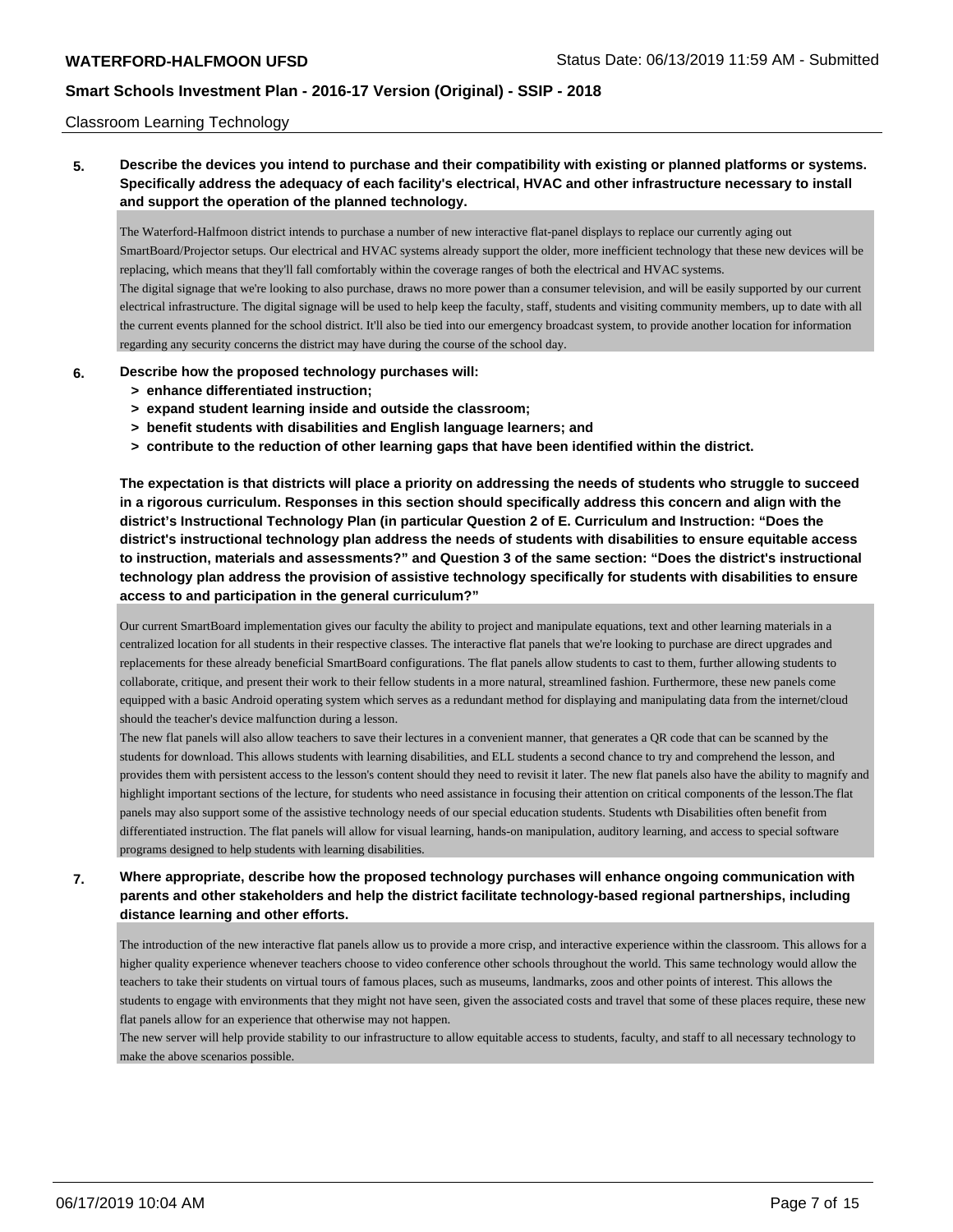#### Classroom Learning Technology

**8. Describe the district's plan to provide professional development to ensure that administrators, teachers and staff can employ the technology purchased to enhance instruction successfully.**

**Note: This response should be aligned and expanded upon in accordance with your district's response to Question 1 of F. Professional Development of your Instructional Technology Plan: "Please provide a summary of professional development offered to teachers and staff, for the time period covered by this plan, to support technology to enhance teaching and learning. Please include topics, audience and method of delivery within your summary."**

The district will continue to provide full professional development days geared towards advancing the understanding and utilization of technology within the classroom. In order to provide a smooth transition to the new flat panels, the district will hold a number of professional development sessions that will address the similarities and differences between the new interactive panels, and the existing Smart Board infrastructure. The district will also utilize its Model Schools Technology Integrations specialist during their time here at the district, to help address the concerns of individuals as they learn and adapt to the new technology. District support staff will also be made available when possible, to help train users on the devices for basic troubleshooting steps in order to provide some form of comfort in resolving basic issues that may appear during normal use. The professional development classes will cover topics such as basic use and operation of flat panel technology, use of Google Classroom, Casting technology, enhancing instruction with technology, and presentation techniques with the flat panel technology.

The current proposed professional development classes for training for the new flat panels are listed below.

| <b>Topic</b>                                                                       | <b>Audience</b>     | Method of Delivery                   |
|------------------------------------------------------------------------------------|---------------------|--------------------------------------|
| Basic function and proper use of Flat Panels                                       | K-12 Teaching Staff | PD on Superintendent Conference Days |
| Enhancing learning through integration of flat<br>panels                           | K-12 Teaching Staff | PD on Superintendent Conference Days |
| Supporting student collaboration and<br>presentation through the digital landscape | K-12 Teaching Staff | PD on Superintendent Conference Days |

## **9. Districts must contact the SUNY/CUNY teacher preparation program that supplies the largest number of the district's new teachers to request advice on innovative uses and best practices at the intersection of pedagogy and educational technology.**

By checking this box, you certify that you have contacted the SUNY/CUNY teacher preparation program that supplies the largest number of your new teachers to request advice on these issues.

#### **9a. Please enter the name of the SUNY or CUNY Institution that you contacted.**

SUNY-Plattsburgh

**9b. Enter the primary Institution phone number.**

518-564-2040

**9c. Enter the name of the contact person with whom you consulted and/or will be collaborating with on innovative uses of technology and best practices.**

Stephen Danna

**10. A district whose Smart Schools Investment Plan proposes the purchase of technology devices and other hardware must account for nonpublic schools in the district.**

#### **Are there nonpublic schools within your school district?**

Yes

 $\square$  No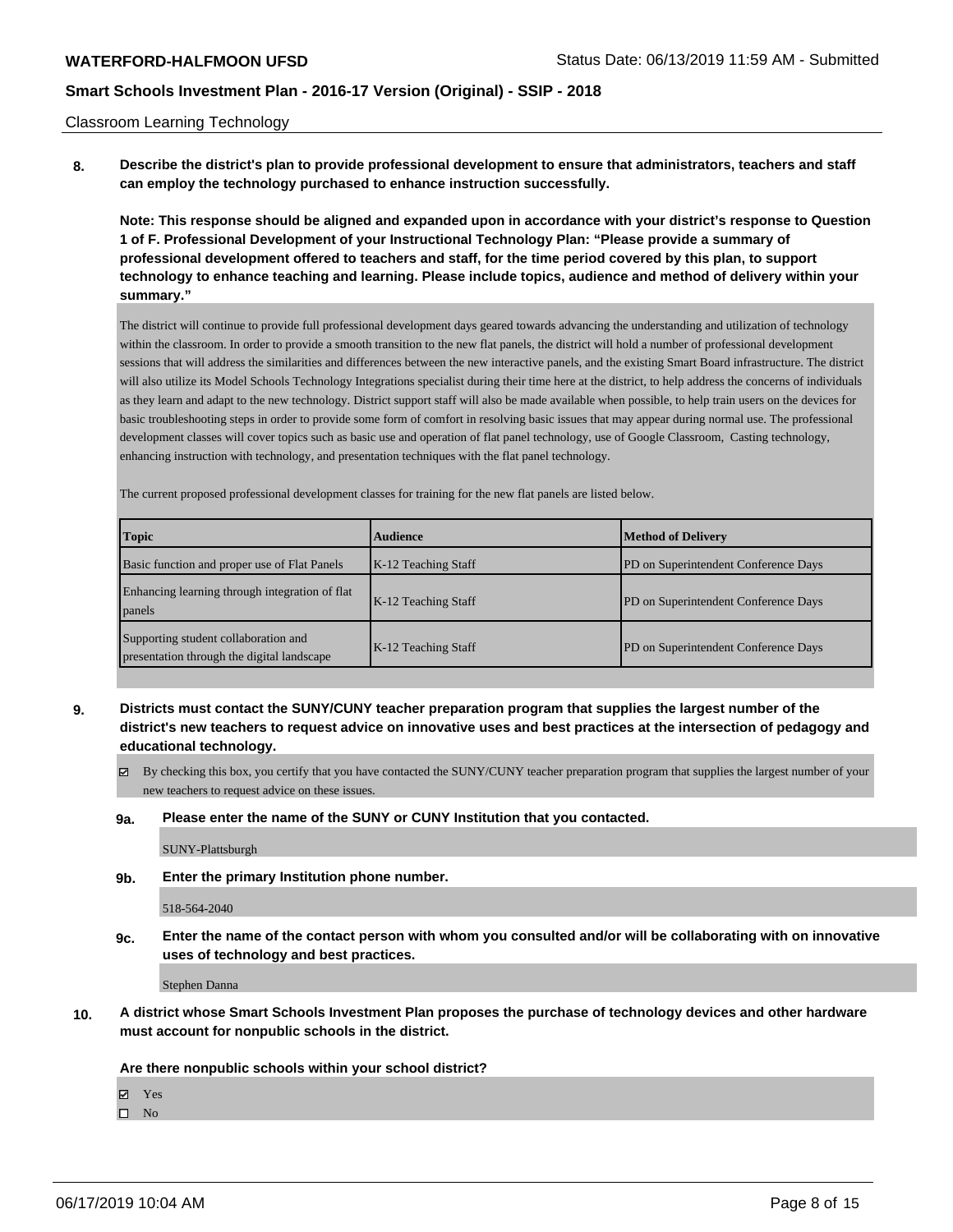Classroom Learning Technology

**10a. Describe your plan to loan purchased hardware to nonpublic schools within your district. The plan should use your district's nonpublic per-student loan amount calculated below, within the framework of the guidance. Please enter the date by which nonpublic schools must request classroom technology items. Also, specify in your response the devices that the nonpublic schools have requested, as well as in the in the Budget and the Expenditure Table at the end of the page.**

In accordance to the loaning clause of the Smart Schools Bond Act, we'll be providing St. Mary's of Waterford with classroom devices as per their request. The devices will be asset tagged at WHUFSD, and will be provided for use by St. Mary's and eventually, should the devices be returned, the district will recycle them as needed. All requests for the classroom technology that St. Mary's would like to purchase, should be received no later than June 8, 2018 .

The following pieces of technology are those that St. Mary's of Waterford has requested, given the funding provided to them via the Smart Schools loan calculation. St. Mary's has requested (6) Infocus flatpanel display units and (6) supporting wall mounts and one(1) additional desktop computer unit with (1) monitor.

**10b. A final Smart Schools Investment Plan cannot be approved until school authorities have adopted regulations specifying the date by which requests from nonpublic schools for the purchase and loan of Smart Schools Bond Act classroom technology must be received by the district.**

By checking this box, you certify that you have such a plan and associated regulations in place that have been made public.

#### **11. Nonpublic Classroom Technology Loan Calculator**

**The Smart Schools Bond Act provides that any Classroom Learning Technology purchases made using Smart Schools funds shall be lent, upon request, to nonpublic schools in the district. However, no school district shall be required to loan technology in amounts greater than the total obtained and spent on technology pursuant to the Smart Schools Bond Act and the value of such loan may not exceed the total of \$250 multiplied by the nonpublic school enrollment in the base year at the time of enactment. See:**

**http://www.p12.nysed.gov/mgtserv/smart\_schools/docs/Smart\_Schools\_Bond\_Act\_Guidance\_04.27.15\_Final.pdf.**

|                                       | 1. Classroom<br>Technology<br>Sub-allocation | 2. Public<br>Enrollment<br>$(2014-15)$ | 3. Nonpublic<br>Enrollment<br>$(2014-15)$ | l 4. Sum of<br>l Public and<br>Nonpublic<br>l Enrollment | 15. Total Per<br>Pupil Sub-<br>lallocation | 6. Total<br>  Nonpublic Loan  <br>Amount |
|---------------------------------------|----------------------------------------------|----------------------------------------|-------------------------------------------|----------------------------------------------------------|--------------------------------------------|------------------------------------------|
| Calculated Nonpublic Loan<br>  Amount | 127.499                                      | 803                                    | 184                                       | 987                                                      | 129                                        | 23,736                                   |

**12. To ensure the sustainability of technology purchases made with Smart Schools funds, districts must demonstrate a long-term plan to maintain and replace technology purchases supported by Smart Schools Bond Act funds. This sustainability plan shall demonstrate a district's capacity to support recurring costs of use that are ineligible for Smart Schools Bond Act funding such as device maintenance, technical support, Internet and wireless fees, maintenance of hotspots, staff professional development, building maintenance and the replacement of incidental items. Further, such a sustainability plan shall include a long-term plan for the replacement of purchased devices and equipment at the end of their useful life with other funding sources.**

 $\boxtimes$  By checking this box, you certify that the district has a sustainability plan as described above.

**13. Districts must ensure that devices purchased with Smart Schools Bond funds will be distributed, prepared for use, maintained and supported appropriately. Districts must maintain detailed device inventories in accordance with generally accepted accounting principles.**

By checking this box, you certify that the district has a distribution and inventory management plan and system in place.

**14. If you are submitting an allocation for Classroom Learning Technology complete this table. Note that the calculated Total at the bottom of the table must equal the Total allocation for this category that you entered in the SSIP Overview overall budget.**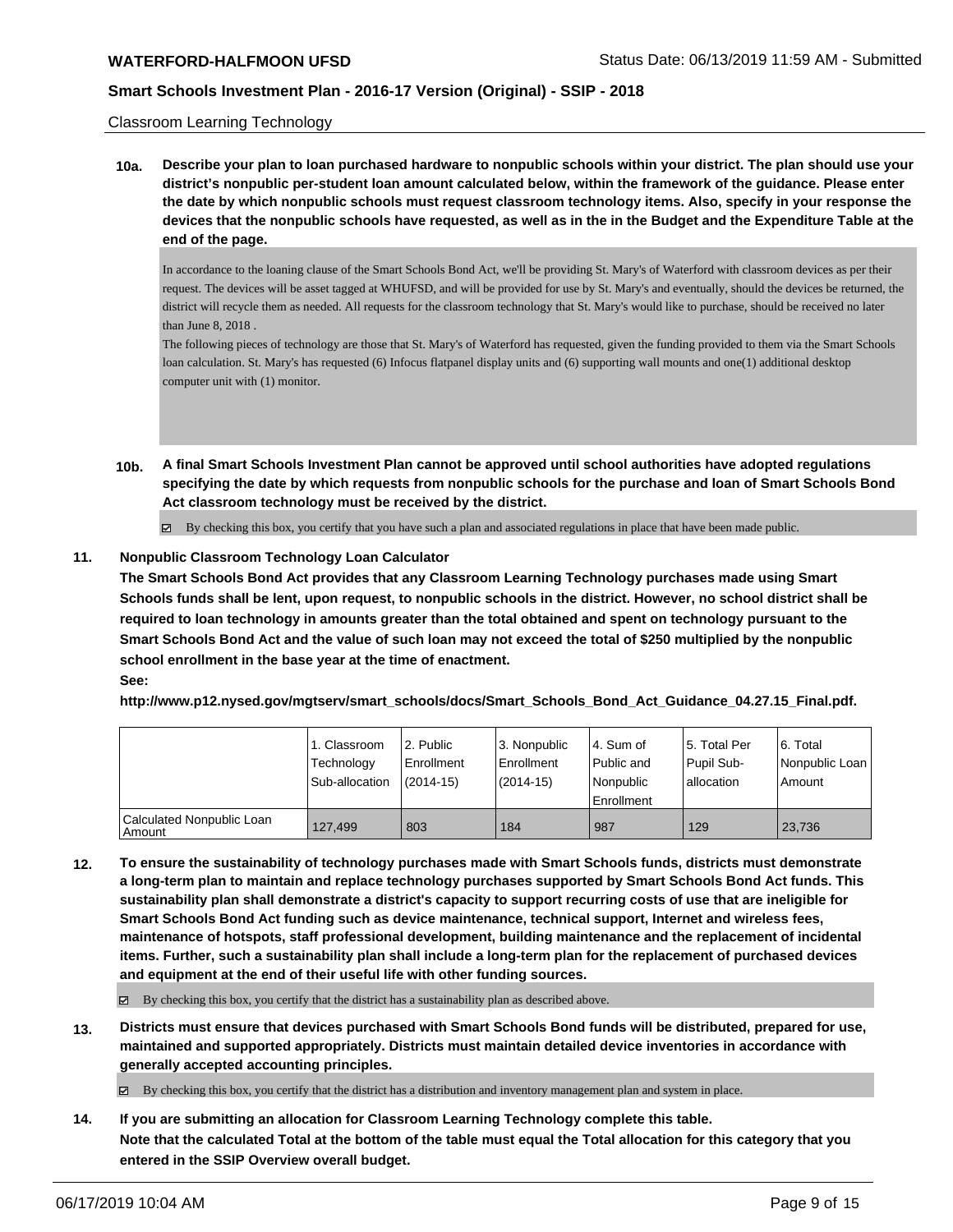Classroom Learning Technology

|                          | Sub-Allocation |
|--------------------------|----------------|
| Interactive Whiteboards  | 116,959        |
| <b>Computer Servers</b>  | 2,619          |
| <b>Desktop Computers</b> | 900            |
| Laptop Computers         | $\overline{0}$ |
| <b>Tablet Computers</b>  | 5,292          |
| <b>Other Costs</b>       | 1,729          |
| Totals:                  | 127,499        |

**15. Please detail the type, quantity, per unit cost and total cost of the eligible items under each sub-category. This is especially important for any expenditures listed under the "Other" category. All expenditures must be capital-bond eligible to be reimbursed through the SSBA. If you have any questions, please contact us directly through smartschools@nysed.gov.**

**Please specify in the "Item to be Purchased" field which specific expenditures and items are planned to meet the district's nonpublic loan requirement, if applicable.**

**NOTE: Wireless Access Points that will be loaned/purchased for nonpublic schools should ONLY be included in this category, not under School Connectivity, where public school districts would list them.**

| Select the allowable expenditure<br>type.<br>Repeat to add another item under<br>each type. | Item to be Purchased                                            | Quantity       | Cost per Item | <b>Total Cost</b> |
|---------------------------------------------------------------------------------------------|-----------------------------------------------------------------|----------------|---------------|-------------------|
| Interactive Whiteboards                                                                     | 75 Inch Interactive Touchscreen<br><b>Display</b>               | 31             | 2.799         | 86.772            |
| Interactive Whiteboards                                                                     | 65 Inch Interactive Touchscreen<br><b>Display</b>               | $\overline{4}$ | 1,823         | 7,292             |
| Interactive Whiteboards                                                                     | Wall Mounts for Interactive Flat Panels                         | 35             | 125           | 4,375             |
| Interactive Whiteboards                                                                     | AirTame Wireless Casting for 65                                 | $\overline{4}$ | 244           | 976               |
| <b>Other Costs</b>                                                                          | 55 Inch LCD Digital Signage Display                             | $\mathbf 1$    | 1,585         | 1,585             |
| <b>Other Costs</b>                                                                          | Wall Mount for 55 Inch LCD Digital<br>Signage Display           | $\mathbf{1}$   | 144           | 144               |
| <b>Computer Servers</b>                                                                     | Dell PowerEdge R440 Server                                      | 1              | 2,619         | 2,619             |
| Interactive Whiteboards                                                                     | *Non-Public - 75 Inch Interactive<br><b>Touchscreen Display</b> | 6              | 2,799         | 16,794            |
| Interactive Whiteboards                                                                     | *Non-Public - Wall Mounts for<br><b>Interactive Flat Panels</b> | 6              | 125           | 750               |
| <b>Desktop Computers</b>                                                                    | *Non-Public - Desktop Computer with<br><b>Monitor</b>           | $\mathbf 1$    | 900           | 900               |
| <b>Tablet Computers</b>                                                                     | *Non-Public - Tablet Computers                                  | 17             | 311           | 5,292             |
| (No Response)                                                                               | (No Response)                                                   | (No Response)  | (No Response) | (No Response)     |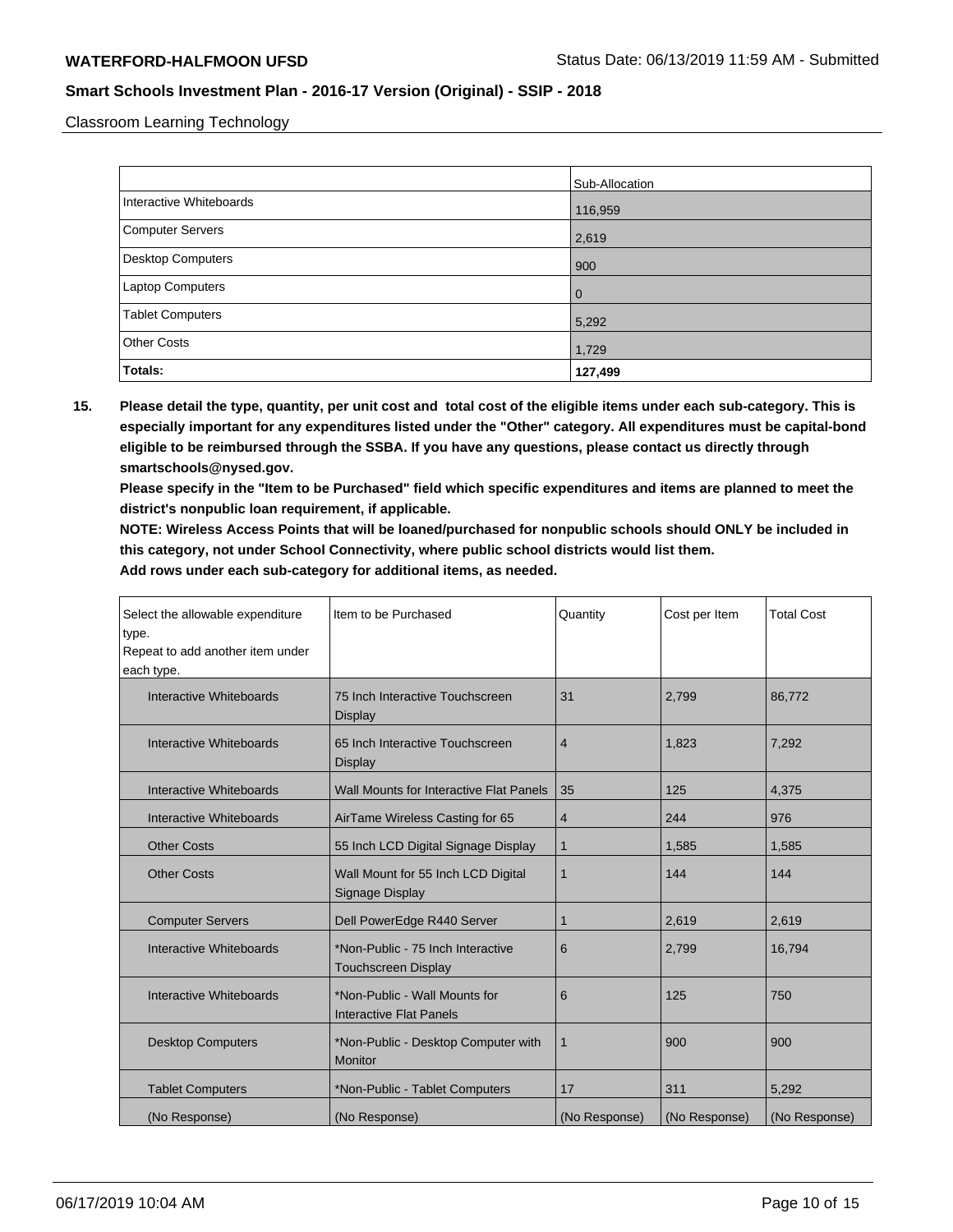#### Pre-Kindergarten Classrooms

**1. Provide information regarding how and where the district is currently serving pre-kindergarten students and justify the need for additional space with enrollment projections over 3 years.**

(No Response)

- **2. Describe the district's plan to construct, enhance or modernize education facilities to accommodate prekindergarten programs. Such plans must include:**
	- **Specific descriptions of what the district intends to do to each space;**
	- **An affirmation that pre-kindergarten classrooms will contain a minimum of 900 square feet per classroom;**
	- **The number of classrooms involved;**
	- **The approximate construction costs per classroom; and**
	- **Confirmation that the space is district-owned or has a long-term lease that exceeds the probable useful life of the improvements.**

(No Response)

**3. Smart Schools Bond Act funds may only be used for capital construction costs. Describe the type and amount of additional funds that will be required to support ineligible ongoing costs (e.g. instruction, supplies) associated with any additional pre-kindergarten classrooms that the district plans to add.**

(No Response)

**4. All plans and specifications for the erection, repair, enlargement or remodeling of school buildings in any public school district in the State must be reviewed and approved by the Commissioner. Districts that plan capital projects using their Smart Schools Bond Act funds will undergo a Preliminary Review Process by the Office of Facilities Planning.**

**Please indicate on a separate row each project number given to you by the Office of Facilities Planning.**

| Project Number |  |
|----------------|--|
| (No Response)  |  |
|                |  |

**5. If you have made an allocation for Pre-Kindergarten Classrooms, complete this table.**

**Note that the calculated Total at the bottom of the table must equal the Total allocation for this category that you entered in the SSIP Overview overall budget.**

|                                          | Sub-Allocation |
|------------------------------------------|----------------|
| Construct Pre-K Classrooms               | (No Response)  |
| Enhance/Modernize Educational Facilities | (No Response)  |
| <b>Other Costs</b>                       | (No Response)  |
| Totals:                                  | 0              |

**6. Please detail the type, quantity, per unit cost and total cost of the eligible items under each sub-category. This is especially important for any expenditures listed under the "Other" category. All expenditures must be capital-bond eligible to be reimbursed through the SSBA. If you have any questions, please contact us directly through smartschools@nysed.gov.**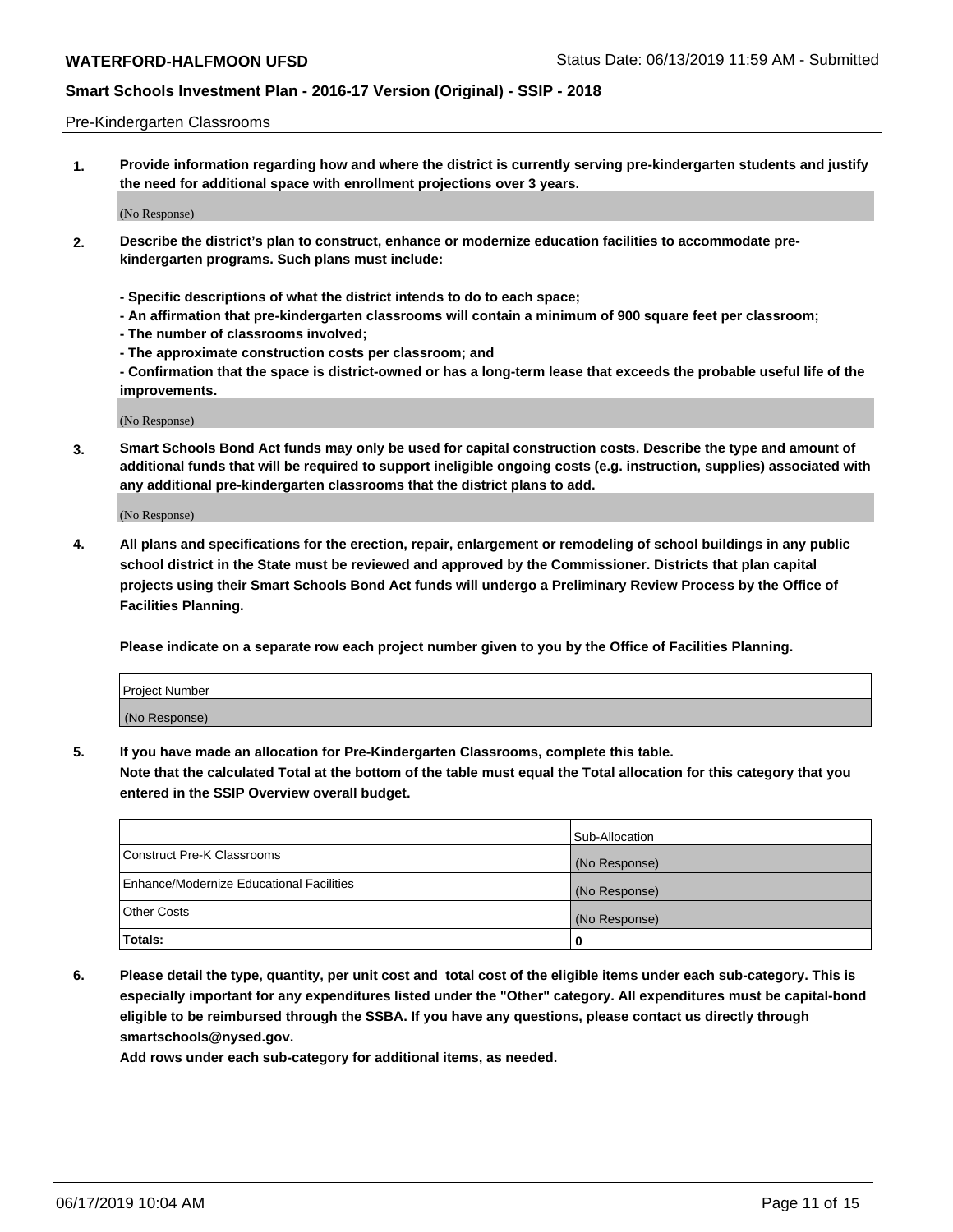Pre-Kindergarten Classrooms

| Select the allowable expenditure<br>type. | Item to be purchased | Quantity      | Cost per Item | <b>Total Cost</b> |
|-------------------------------------------|----------------------|---------------|---------------|-------------------|
| Repeat to add another item under          |                      |               |               |                   |
| each type.                                |                      |               |               |                   |
| (No Response)                             | (No Response)        | (No Response) | (No Response) | (No Response)     |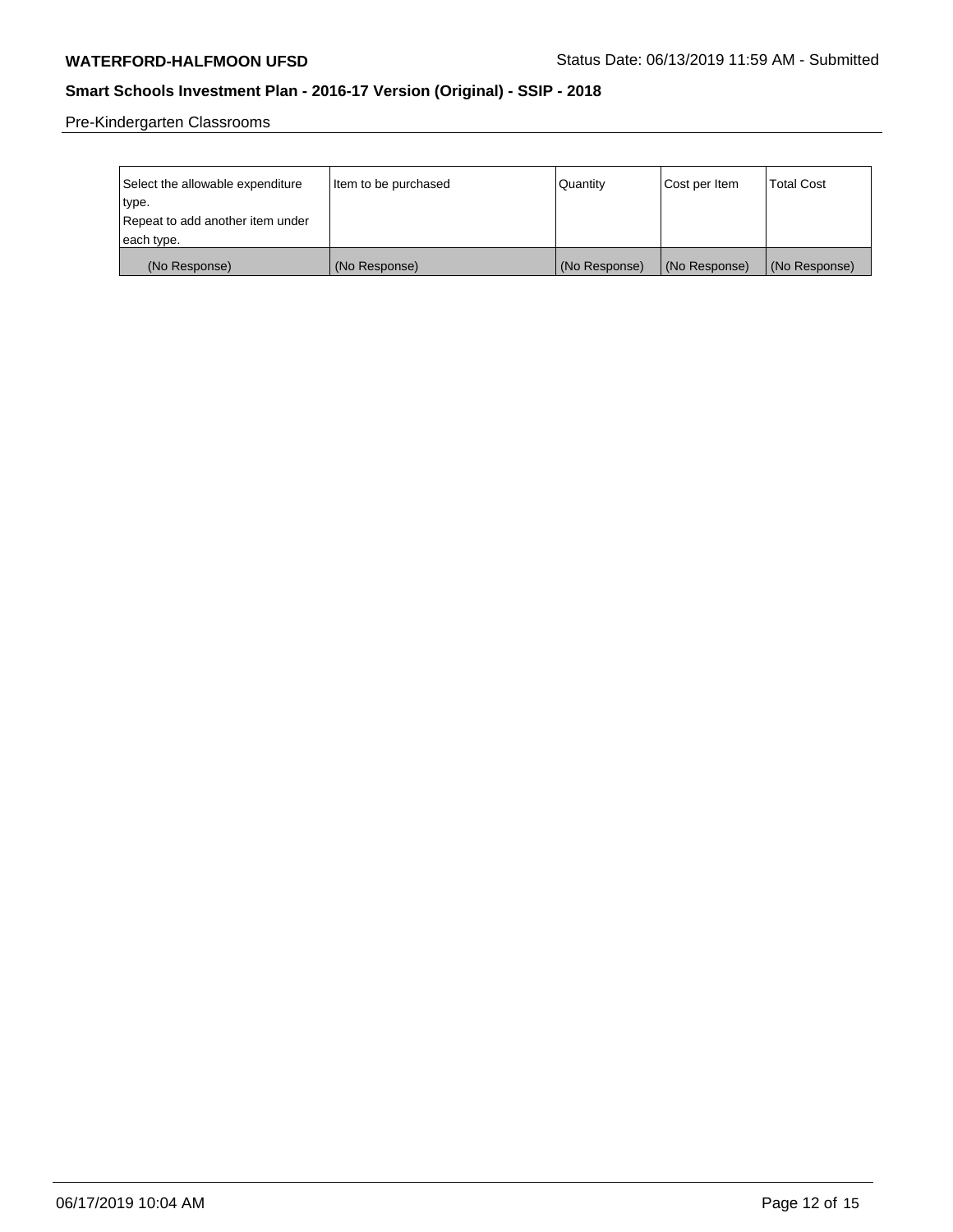Replace Transportable Classrooms

**1. Describe the district's plan to construct, enhance or modernize education facilities to provide high-quality instructional space by replacing transportable classrooms.**

(No Response)

**2. All plans and specifications for the erection, repair, enlargement or remodeling of school buildings in any public school district in the State must be reviewed and approved by the Commissioner. Districts that plan capital projects using their Smart Schools Bond Act funds will undergo a Preliminary Review Process by the Office of Facilities Planning.**

**Please indicate on a separate row each project number given to you by the Office of Facilities Planning.**

| Project Number |  |
|----------------|--|
|                |  |
| (No Response)  |  |

**3. For large projects that seek to blend Smart Schools Bond Act dollars with other funds, please note that Smart Schools Bond Act funds can be allocated on a pro rata basis depending on the number of new classrooms built that directly replace transportable classroom units.**

**If a district seeks to blend Smart Schools Bond Act dollars with other funds describe below what other funds are being used and what portion of the money will be Smart Schools Bond Act funds.**

(No Response)

**4. If you have made an allocation for Replace Transportable Classrooms, complete this table. Note that the calculated Total at the bottom of the table must equal the Total allocation for this category that you entered in the SSIP Overview overall budget.**

|                                                | Sub-Allocation |
|------------------------------------------------|----------------|
| Construct New Instructional Space              | (No Response)  |
| Enhance/Modernize Existing Instructional Space | (No Response)  |
| <b>Other Costs</b>                             | (No Response)  |
| Totals:                                        | 0              |

**5. Please detail the type, quantity, per unit cost and total cost of the eligible items under each sub-category. This is especially important for any expenditures listed under the "Other" category. All expenditures must be capital-bond eligible to be reimbursed through the SSBA. If you have any questions, please contact us directly through smartschools@nysed.gov.**

| Select the allowable expenditure | Item to be purchased | l Quantitv    | Cost per Item | <b>Total Cost</b> |
|----------------------------------|----------------------|---------------|---------------|-------------------|
| type.                            |                      |               |               |                   |
| Repeat to add another item under |                      |               |               |                   |
| each type.                       |                      |               |               |                   |
| (No Response)                    | (No Response)        | (No Response) | (No Response) | (No Response)     |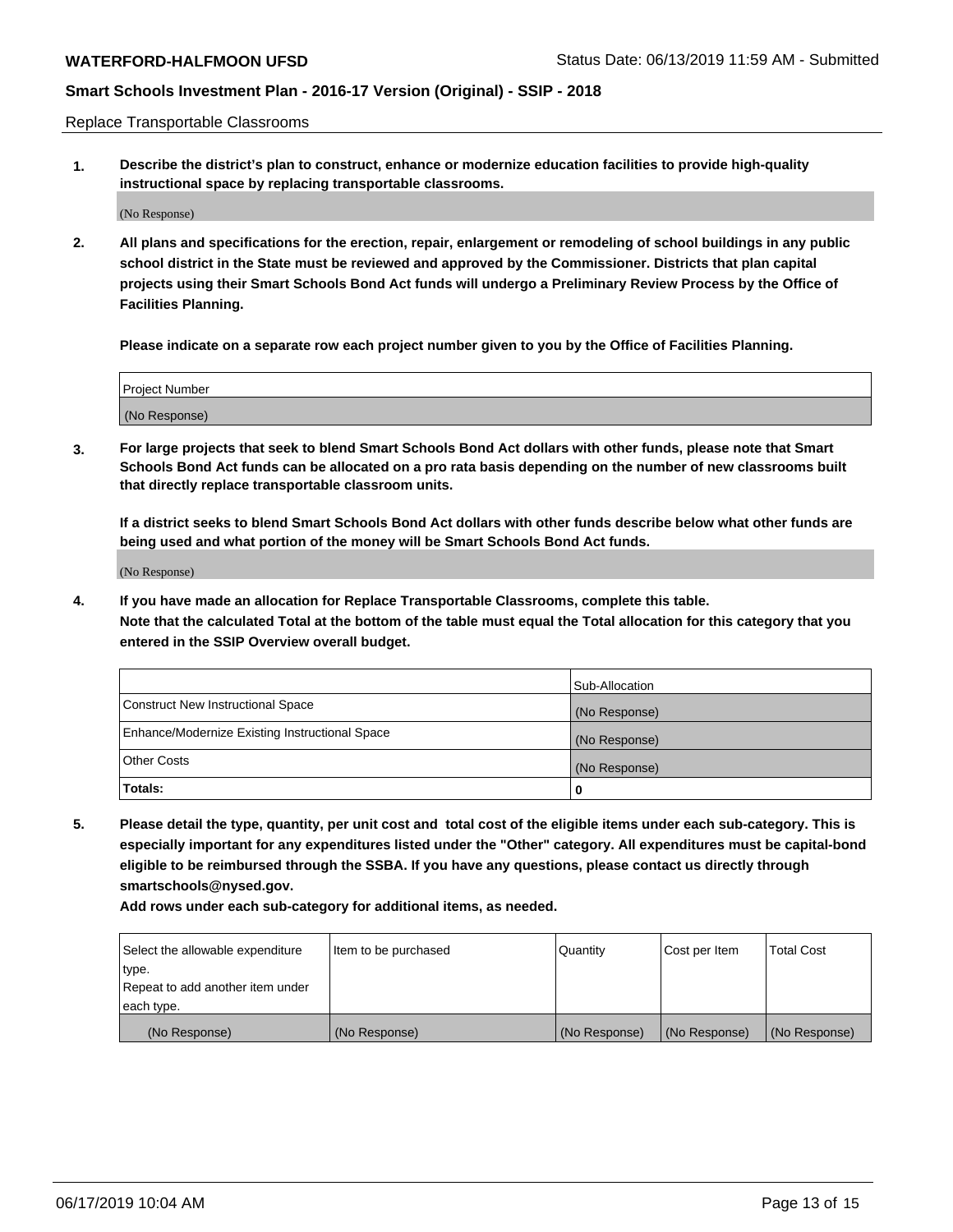High-Tech Security Features

**1. Describe how you intend to use Smart Schools Bond Act funds to install high-tech security features in school buildings and on school campuses.**

(No Response)

**2. All plans and specifications for the erection, repair, enlargement or remodeling of school buildings in any public school district in the State must be reviewed and approved by the Commissioner. Districts that plan capital projects using their Smart Schools Bond Act funds will undergo a Preliminary Review Process by the Office of Facilities Planning.** 

**Please indicate on a separate row each project number given to you by the Office of Facilities Planning.**

| <b>Project Number</b> |  |
|-----------------------|--|
| (No Response)         |  |

- **3. Was your project deemed eligible for streamlined Review?**
	- Yes
	- $\square$  No
- **4. Include the name and license number of the architect or engineer of record.**

| <b>Name</b>   | License Number |
|---------------|----------------|
| (No Response) | (No Response)  |

**5. If you have made an allocation for High-Tech Security Features, complete this table.**

**Note that the calculated Total at the bottom of the table must equal the Total allocation for this category that you entered in the SSIP Overview overall budget.**

|                                                      | Sub-Allocation |
|------------------------------------------------------|----------------|
| Capital-Intensive Security Project (Standard Review) | (No Response)  |
| <b>Electronic Security System</b>                    | (No Response)  |
| <b>Entry Control System</b>                          | (No Response)  |
| Approved Door Hardening Project                      | (No Response)  |
| <b>Other Costs</b>                                   | (No Response)  |
| Totals:                                              | 0              |

**6. Please detail the type, quantity, per unit cost and total cost of the eligible items under each sub-category. This is especially important for any expenditures listed under the "Other" category. All expenditures must be capital-bond eligible to be reimbursed through the SSBA. If you have any questions, please contact us directly through smartschools@nysed.gov.**

| Select the allowable expenditure | Item to be purchased | Quantity      | Cost per Item | <b>Total Cost</b> |
|----------------------------------|----------------------|---------------|---------------|-------------------|
| type.                            |                      |               |               |                   |
| Repeat to add another item under |                      |               |               |                   |
| each type.                       |                      |               |               |                   |
| (No Response)                    | (No Response)        | (No Response) | (No Response) | (No Response)     |